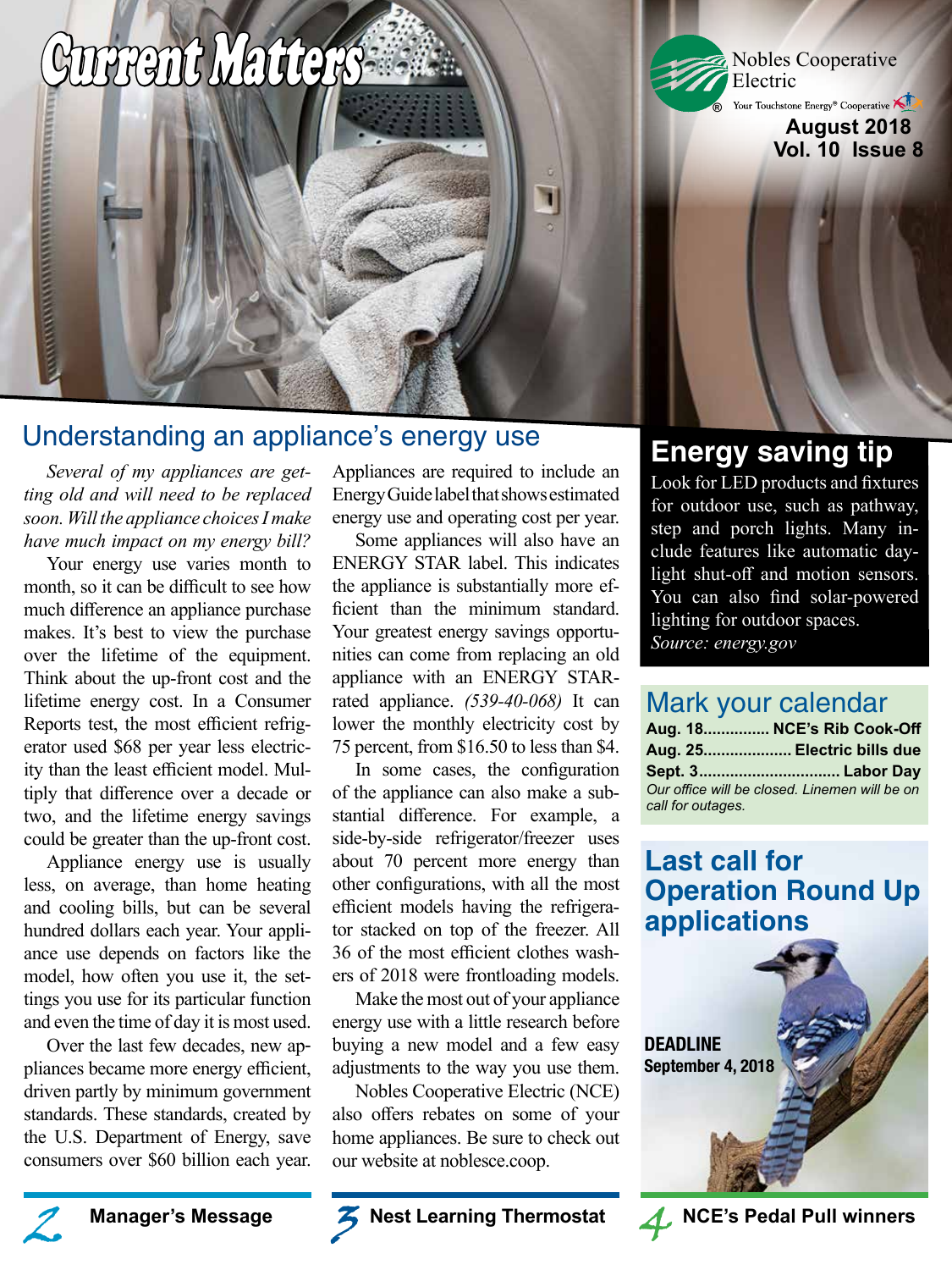



A word from your General Manager *Adam Tromblay*

### How do we rate?

Each year, one of our financial partners looks at the annual financial numbers for more than 800 rural electric cooperatives across the nation. They compile a large number of ratios so cooperatives can see how they are trending in financials, revenues, expenses, growth and a number of other areas. This analysis allows us to compare ourselves with cooperatives our size, cooperatives in our state or those that share Great River Energy (GRE) as a power supplier.

I will be the first to admit that I am not a financial expert, but I see some great trends in the 145 ratios compared.

Through *(15-32-66)* debt consolidation and refinancing, our 2017 blended interest rate on outstanding loans is 2.81 percent, which is down from 4.97 percent in 2012. In 2017, this represented a savings of \$587,000 on our nearly \$26,000,000 in long-term loan obligations. We are almost a full point below our peer comparison groups, so we are positively positioned in our loan portfolio.

With the acquisition of SMEC in



*"I am beyond grateful that you chose me as your Youth Tour delegate! It allowed me to experience the trip of a lifetime. I cannot thank you enough for giving me one of the most unforgettable and greatest experiences of my life!"* - Kailee Haberman, Nobles Cooperative Electric *Second row: First from left*

The 2018 Youth Tour included 40 high school students from Minnesota. They joined more than 1,900 students from around the nation. This year's participants gained a first-hand understanding of the legislative process, toured the historical sites and made connections with others. Connections that will last a lifetime!

One of the highlights of the week was when the group was visiting the Smithsonian museums on the National Mall. The same morning 100,000 Washington Capitals' fans celebrated their Stanley Cup victory down Pennsylvania Avenue. They also saw Vice President Mike Pence wave to them from a car as he and First Lady Melania Trump drove up to Ford's Theatre.

2015, our equity as a percent of assets dipped from a high of 48.14 percent to 42.51 percent. That number ticked up to 45.62 percent at the end of 2017, which puts us equal to cooperatives our size. Equity as a percent of assets represents member-financed ownership and provides the required financial flexibility to operate the cooperative.

NCE has historically been a conservative cooperative on spending. We are technically advanced with state of the art meters and continue to harden our system from storms while always paying attention to costs. The addition of members in 2015 has helped spread our operating expenses over a larger base of sales. Our operating expenses per kilowtatt-hour sold are 25 percent below GRE and the state average.

A number that is concerning is the 25 percent increase we have seen over the past six years in our purchased power cost. Much of the increase has come from our power suppliers conforming to state and federal mandates.

Cooperatives work very hard to balance costs, reliability and environmental responsibility. We work with our local, state and federal legislators on these principles. At times you will hear us ask for help by letting your voice be heard with our legislators so we can slow down the rate of purchased power cost.

July's Auto Pay Winner is Colette Smythe!

Take a minute to sign up for Auto Pay and you may win a \$25 bill credit. A winner is chosen each month.

2

*Safety Team Accountable*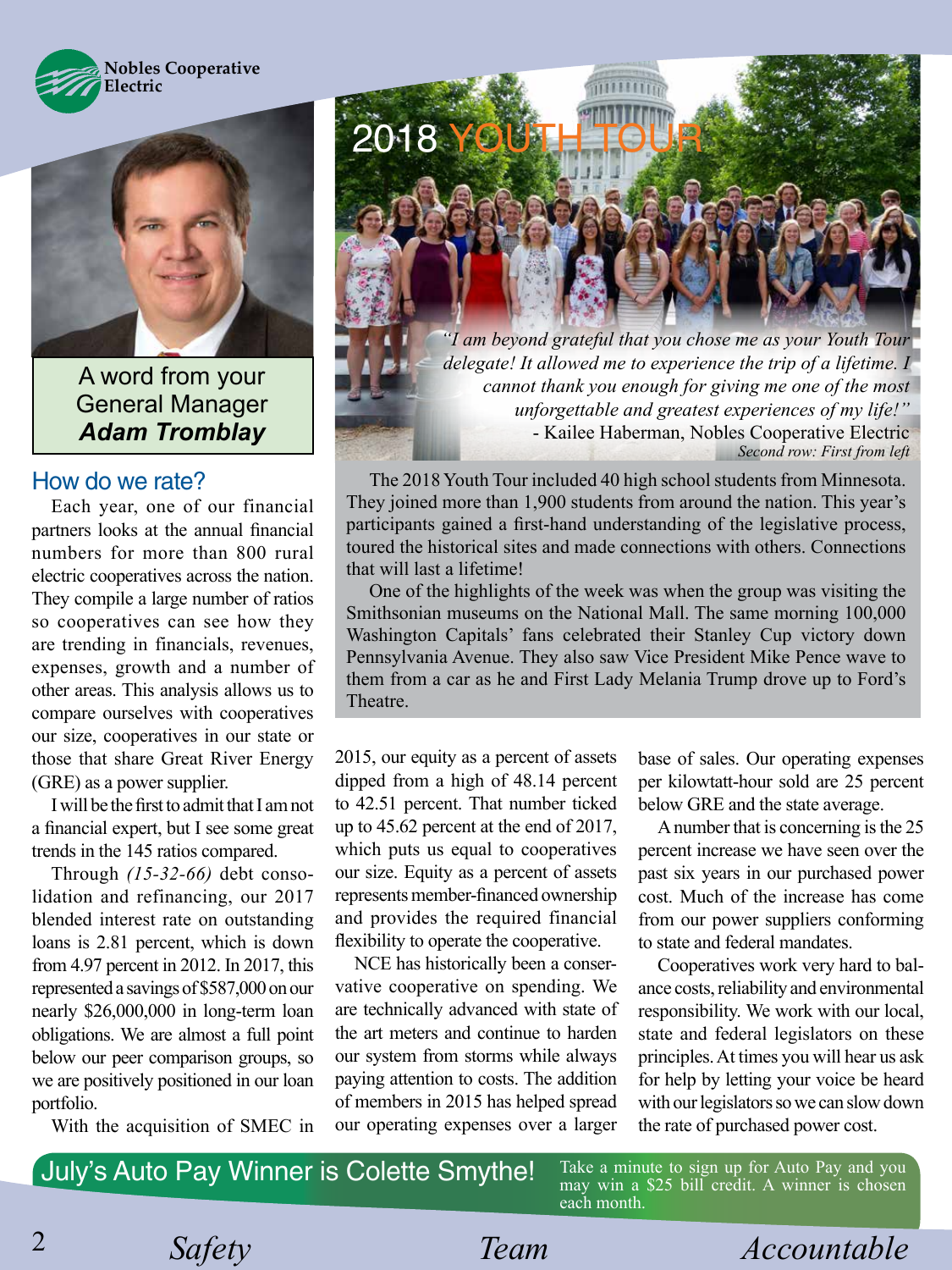## Member Corner

**A place to learn more about electricity and energy products**

## Nest Learning Thermostat

This month, we are evaluating the Nest Learning Thermostat.

The Nest Learning Thermostat 3rd Generation is truly a "smart thermostat." It learns the temperature that you like and builds a schedule around yours. Nest is configurable both from direct configuration in the thermostat, smartphone *(18-23-34)* app or a web browser. It uses machine learning algorithms to build a "thermal model" for your home to help allow for the most efficient use of your heating or cooling system.

The thermostat provides many tools to provide maximum comfort in your home. One of the ways Nest helps its customers save on their energy bill is through the use of the Home/Away Assist. This is built into the thermostat to switch your thermostat to "Eco Temperatures." Nest

uses activity sensors built into your thermostat and your smart phone's location to tell when everyone has left your home. Nest then waits a short period of time to ensure nobody's coming back and then switches to "Eco Temperatures." When someone returns home, the thermostat will automatically switch back to your regular temperature schedule. All of the tools can be turned on or off depending on the desires of the homeowner.

The good news: Compatible with Amazon Alexa and Google Home. Auto-Scheduling allows for a "set it and forget it" type of installation. User friendly app allows settings to be changed quickly and pain free. Remote room sensors are also available.

The bad news: The price tag is \$250 and it takes time to adjust and learn your schedule.



## Family: Brought to you by electricity

After coming home from a long day at the office or working out on the farm, there's nothing better than spending quality time with your loved ones.

That could mean getting dinner on the table first, either by serving up an all-in-one meal that's been simmering in your electric slow cooker all day, baking a hotdish in the oven or  $-$  if time is of the essence – popping a frozen meal in the microwave.

Once the dishwasher is loaded and starts its magic, ideally you would all convene to the living room and flip on a movie or binge-watch the *(516-37-203)* newest Netflix original show. In reality, you'll more than likely be texting each other from various rooms in the house as you watch your own preferred

shows, play video games or get lost in a novel on your tablet.

Or maybe while your family is inside, you'll head to the garage and plug away on that project that's been waiting to be finished.

What's the common thread among all of your family's afterschool and work activities? Reliable electricity provided by your local cooperative.

Nobles Cooperative Electric is proud to provide the electricity its members depend on to bring their families together

*Responsive* Transparent